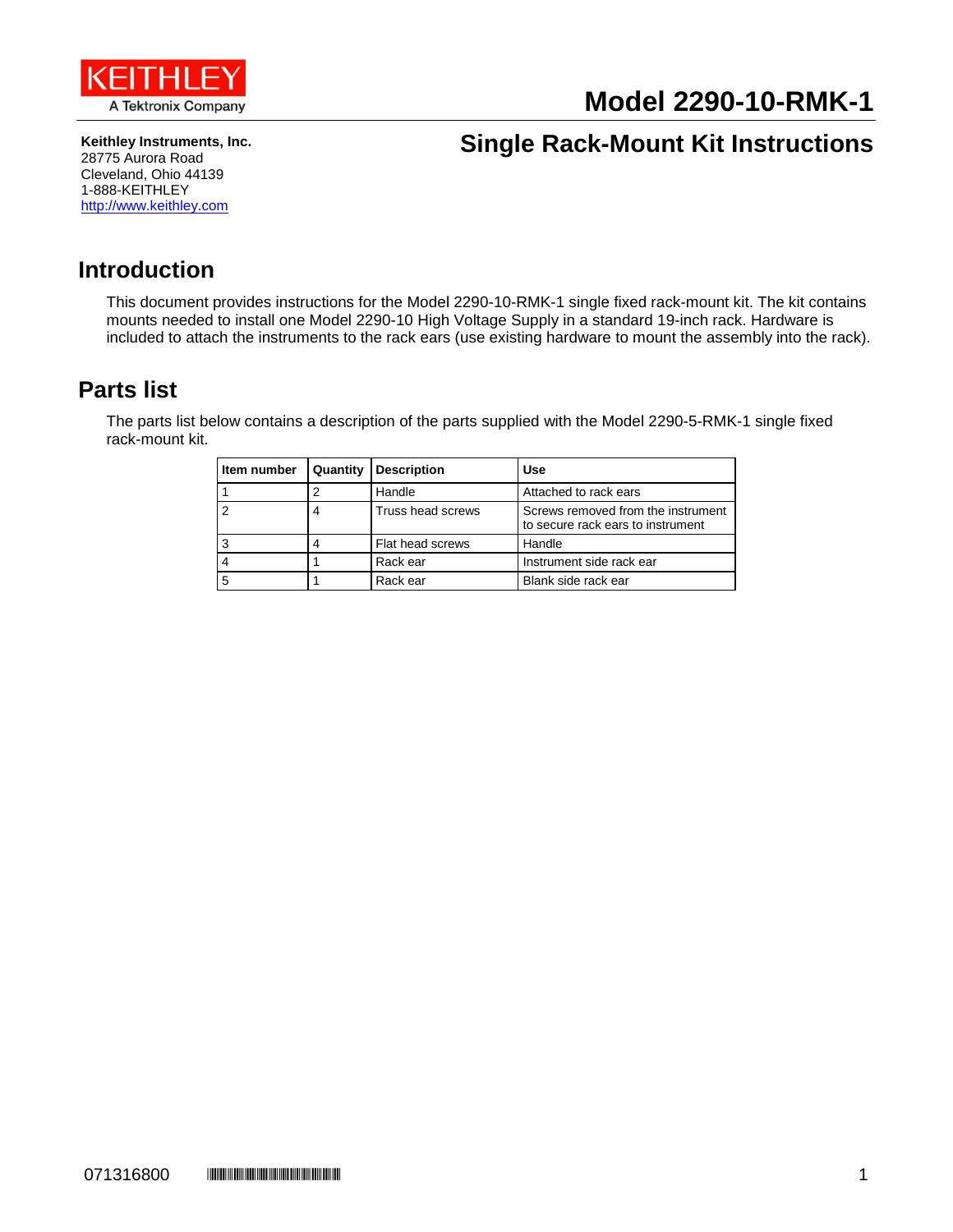### **Installation**

The next figure provides an exploded view of the rack mounting kit, the instrument, and the rack face. Step-by-step assembly and mounting instructions are given below.

Before installing the instrument in the rack, be sure that the rack angle bracket or shelf is in place and adjusted to accept and support the instrument. Under no circumstances should the instrument's entire weight be supported solely by the hardware and brackets supplied in the mounting kit.

- 1. Mount handles (1) to both rack ears (4 and 5) securing each handle with two flat head screws (3).
- 2. Determine which side of the rack (left or right) will contain the instrument.
- 3. Install the instrument side rack ear (4) to the instrument and secure with two truss head screws that were removed from the instrument (2). The next figure shows the instrument mounted on the left side of the rack.

When you remove the truss head screws to install the rack ears, you will need to re-use the screws to secure the rack ears on the outside edge of each instrument.

- 4. Install the blank side rack ear (5) and secure with two truss head screws that were removed from the instrument (2).
- 5. Install assembly (instrument and installed rack ears) in the rack. Secure the assembly with existing hardware (see the next figures).

#### **Figure 1: Model 2290-10 single rack mount kit installation**

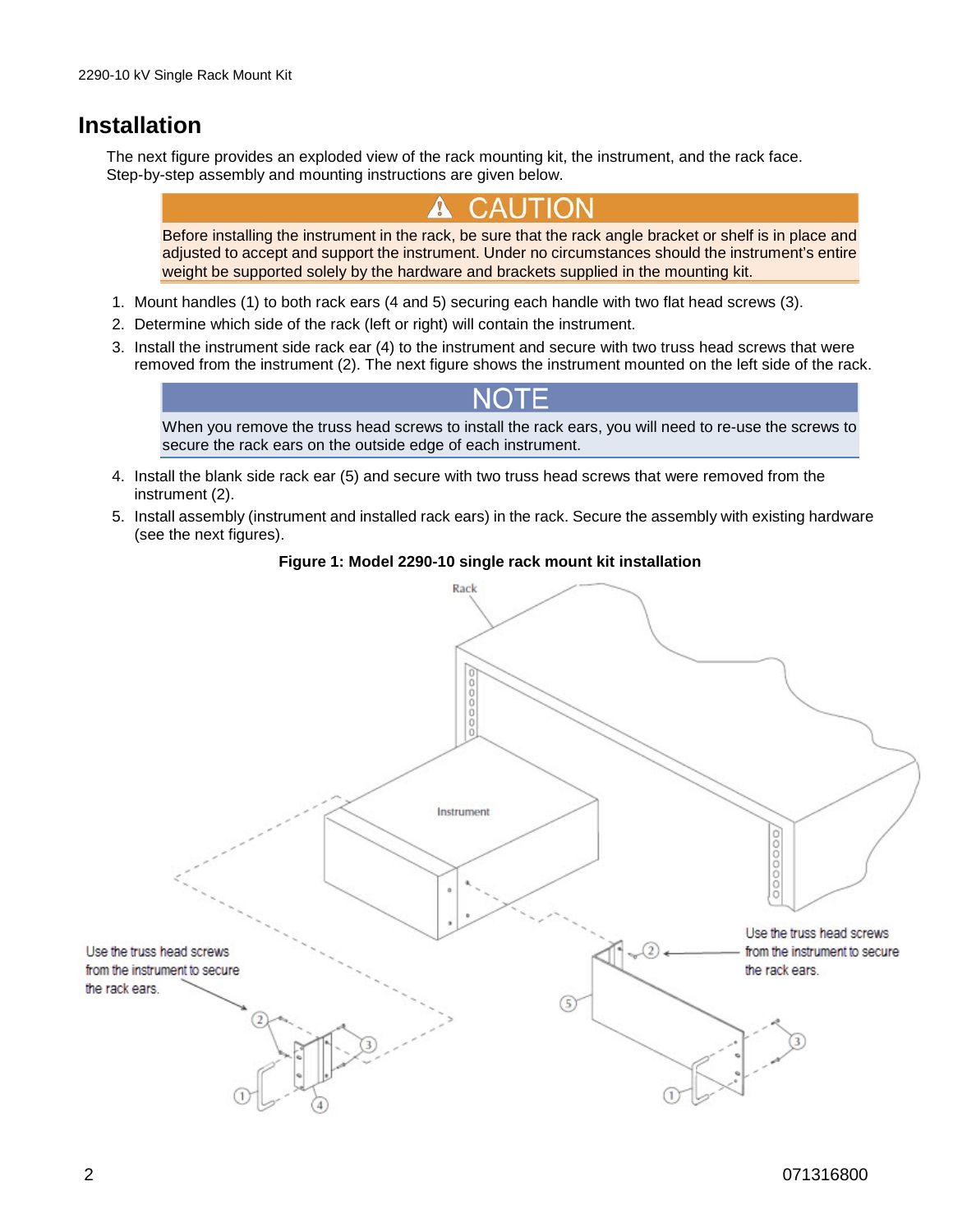

**Figure 2: Model 2290-10 suggested single rack fastener installation**